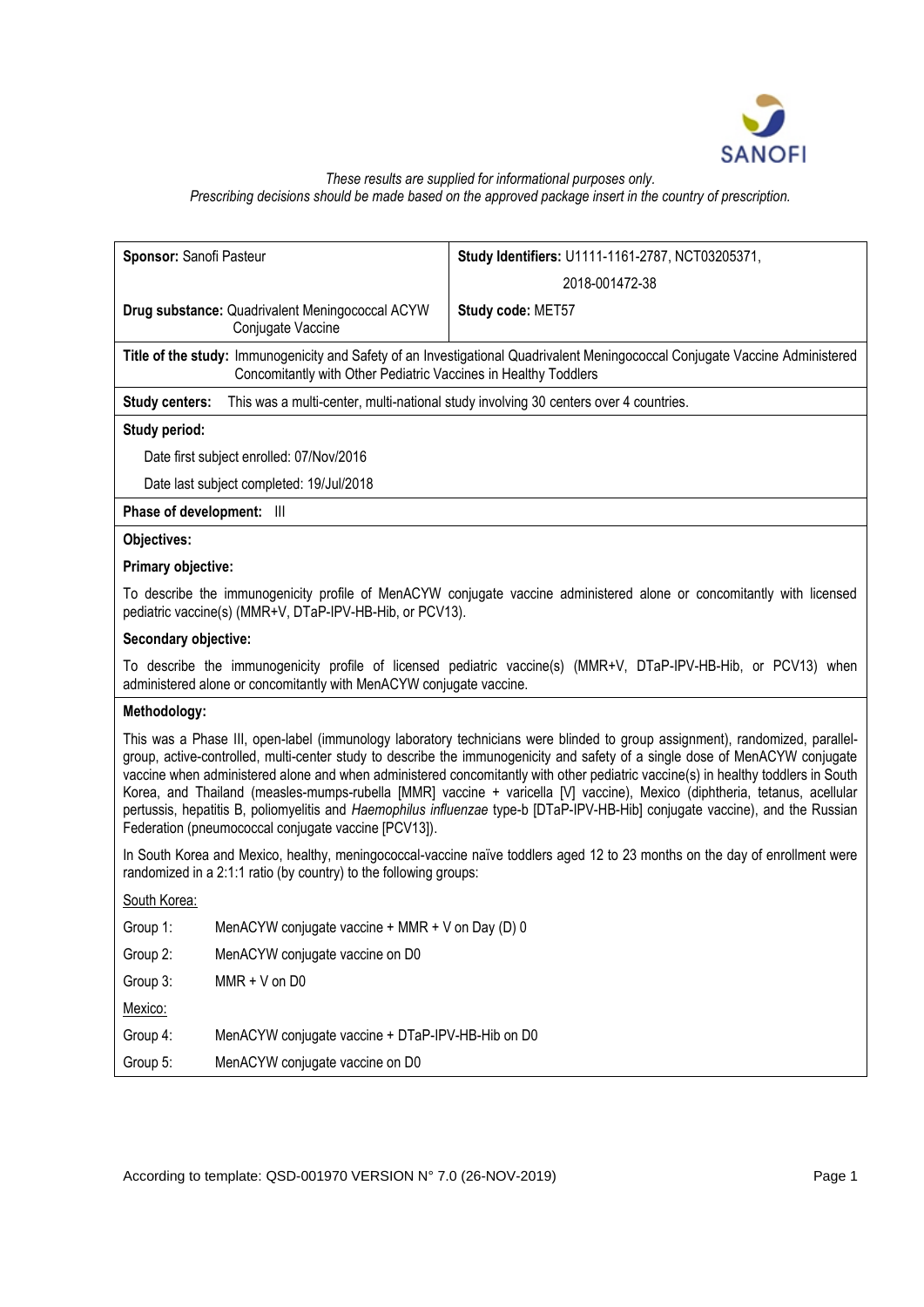

# Group 6: DTaP-IPV-HB-Hib on D0

In the Russian Federation, healthy, meningococcal-vaccine naïve toddlers aged 12 to 14 months or 16 to 23 months on the day of enrollment were assigned to Group 8 with a balanced population distribution of half of the subjects aged 12 to 14 months and half of the subjects aged 16 to 23 months. Healthy, meningococcal-vaccine naïve toddlers, who had not received the 3rd dose of PCV13, aged 15 to 23 months on the day of enrollment were randomized in a 2:1 ratio to Groups 7 and 9, in order to comply with the National Immunization Calendar of the Russian Federation:

The Russian Federation:

Group 7: MenACYW conjugate vaccine + PCV13 on D0

Group 8: MenACYW conjugate vaccine on D0

Group 9: PCV13 on D0 (Visit 1)

Note about Visits:

Visit 0=Screening visit for subjects in the Russian Federation only

Visit 1=D0, vaccination visit (all countries)

Visit 2=D30 (+14 days), 30 to 44 days after D0 (all countries)

In the Russian Federation, Visit 0 and Visit 1 may have taken place on the same day, or Visit 1 may have taken place up to 5 days after Visit 0.

In Thailand, healthy, meningococcal-vaccine naïve toddlers aged 12 to 23 months on the day of enrollment were randomized in a 2:1:1 ratio to the following groups:

Thailand:

Group 10: MenACYW conjugate vaccine + MMR + V on D0

Group 11: MenACYW conjugate vaccine on D0

Group 12: MMR + V on D0

## All Subjects:

All subjects were to provide blood samples for immunogenicity assessment at baseline (pre-vaccination) and at Visit 2 (30 to 44 days after vaccination[s]). Solicited adverse event (AE) information was collected for 7 days after vaccination(s); unsolicited AE information was collected from Visit 1 (D0) to Visit 2, and serious adverse event (SAE) information was collected throughout the study period from Visit 1 through Visit 2.

Upon completion of all study procedures and termination from the trial at Visit 2, study participants were to receive the remainder of the recommended toddler vaccines, which were part of the respective National Immunization Programs (NIP) for each country, from their health care provider.

Note: In this document, "days" refers to calendar days.

## For the Russian Federation only:

Per Guideline for the conduct of clinical trials of the Russian Federation Health Authorities and in accordance with local practices, in addition to study vaccine immunogenicity assessment, the blood of subjects enrolled at sites in the Russian Federation was also to be tested for complete blood count (CBC) and blood chemistry. These subjects were also to provide a urine sample for urinalysis. Samples were to be provided at Visit 0 (screening visit, baseline) and at Visit 2 (30 days [+14 days] after the vaccination[s] at Visit 1). According to recommendations of Russian Health Authorities, the subjects were to be examined by a neurologist at Visit 0 and at Visit 2. The examinations by a neurologist and additional biological analyses were implemented for subjects enrolled at sites in the Russian Federation per Guideline of the Russian Federation Health Authorities only and not to address any concern of the Sponsor regarding safety issues.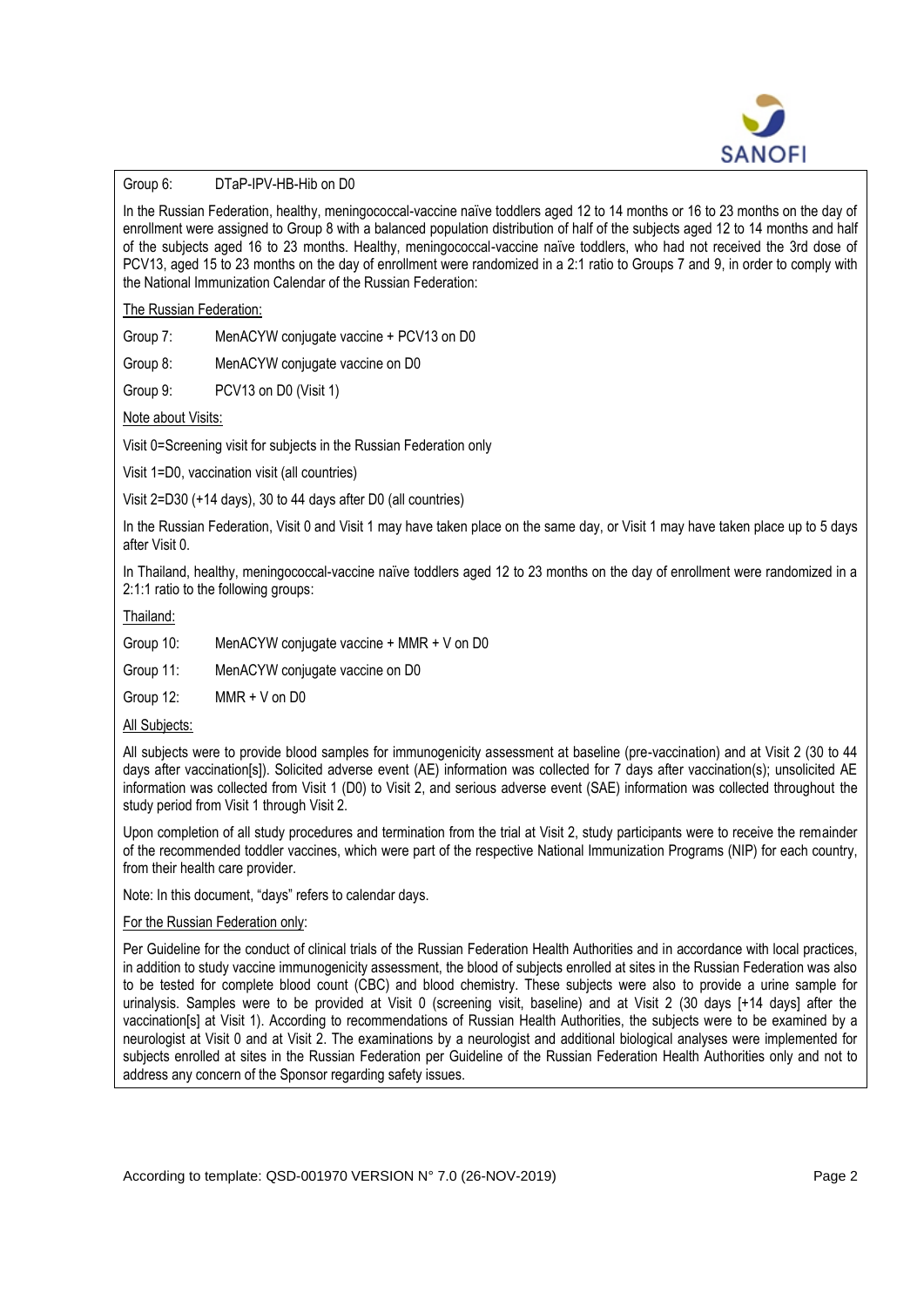

# Blood sampling

All subjects were to provide a pre-vaccination blood sample at Visit 0 (screening visit in the Russian Federation only) or at Visit 1 (in South Korea, Mexico, and Thailand) and a post-vaccination sample at Visit 2 (30 to 44 days after the vaccination[s] on D0).

## **Table S1: Schedules for blood sampling and antigen testing**

| Blood Sampling/Antigen Testing* |                                                                       |                                                                                    |  |
|---------------------------------|-----------------------------------------------------------------------|------------------------------------------------------------------------------------|--|
| Group                           | Visit 0/Visit 1 <sup>t</sup><br>(pre-vaccination)                     | D30 (+14 days)                                                                     |  |
| 1                               | MenACYW conjugate vaccine <sup>‡</sup><br>MMR+V vaccines <sup>§</sup> | MenACYW conjugate vaccine <sup>‡</sup><br>MMR+V vaccines§                          |  |
| $\overline{2}$                  | MenACYW conjugate vaccine <sup>‡</sup>                                | MenACYW conjugate vaccine <sup>‡</sup>                                             |  |
| 3                               | MMR+V vaccines <sup>§</sup>                                           | MMR+V vaccines§                                                                    |  |
| 4                               | MenACYW conjugate vaccine <sup>‡</sup><br>DTaP-IPV-HB-Hib vaccine**   | MenACYW conjugate vaccine <sup>‡</sup><br>DTaP-IPV-HB-Hib vaccine**, <sup>11</sup> |  |
| 5                               | MenACYW conjugate vaccine#                                            | MenACYW conjugate vaccine <sup>‡</sup>                                             |  |
| 6                               | DTaP-IPV-HB-Hib vaccine**                                             | DTaP-IPV-HB-Hib vaccine**,tt                                                       |  |
| 7                               | MenACYW conjugate vaccine <sup>‡</sup><br>PCV13 vaccine#              | MenACYW conjugate vaccine <sup>‡</sup><br>PCV13 vaccine#                           |  |
| 8                               | MenACYW conjugate vaccine <sup>‡</sup>                                | MenACYW conjugate vaccine <sup>‡</sup>                                             |  |
| 9                               | PCV13 vaccine#                                                        | PCV13 vaccine#                                                                     |  |
| 10                              | MenACYW conjugate vaccine <sup>‡</sup><br>MMR+V vaccines <sup>§</sup> | MenACYW conjugate vaccine <sup>‡</sup><br>MMR+V vaccines <sup>§</sup>              |  |
| 11                              | MenACYW conjugate vaccine#                                            | MenACYW conjugate vaccine#                                                         |  |
| 12                              | $MMR+V$ vaccines <sup>§</sup>                                         | MMR+V vaccines <sup>§</sup>                                                        |  |

\*Sera were tested for antibodies (Abs) elicited by the antigens contained in the respective vaccines.

†At Visit 0 for subjects in the Russian Federation; at Visit 1 for subjects in Mexico, South Korea, and Thailand

‡ Ab titers against meningococcal serogroups A, C, Y, and W measured by serum bactericidal assay using human complement (hSBA) (in 100% of subjects) and by serum bactericidal assay using baby rabbit complement (rSBA) (in 50 subjects per group in Groups 2, 5, and 8; and in 100 subjects per group in Groups 1, 4, and 7)

§ Anti-measles, anti-mumps, anti-rubella, and anti-varicella Ab concentrations

\*\* Anti- tetanus and anti-pertussis (pertussis toxoid [PT] and filamentous hemagglutinin [FHA]) Ab concentrations measured at Visit 1 and D30

†† Anti-diphtheria, anti-polyribosyl-ribitol phosphate (PRP), anti-hepatitis B surface antigen (HBsAg) Ab concentrations and anti-poliovirus types 1, 2, and 3 Ab titers measured at D30

‡‡ Anti-pneumococcal Ab concentrations for serotypes 1, 3, 4, 5, 6A, 6B, 7F, 9V, 14, 18C, 19A, 19F, and 23F.

## Additional blood sampling – for the Russian Federation only:

Subjects enrolled at sites in the Russian Federation were also to provide approximately 2 milliliters (mL) of additional blood sample, (depending on local laboratory needs) for CBC and blood chemistry testing at Visit 0 (screening visit) and at Visit 2 (30 days [+14 days] after Visit 1) per Health Authority guidelines and in accordance with local regulations (total blood volume collected was approximately 7 mL per blood draw).

Urine sampling – for the Russian Federation only

Subjects enrolled at sites in the Russian Federation were also to provide an approximately 8 mL urine sample (depending on local laboratory needs) for urinalysis at Visit 0 and at Visit 2 (30 days [+14 days] after Visit 1) per Health Authority request and in accordance with local regulations.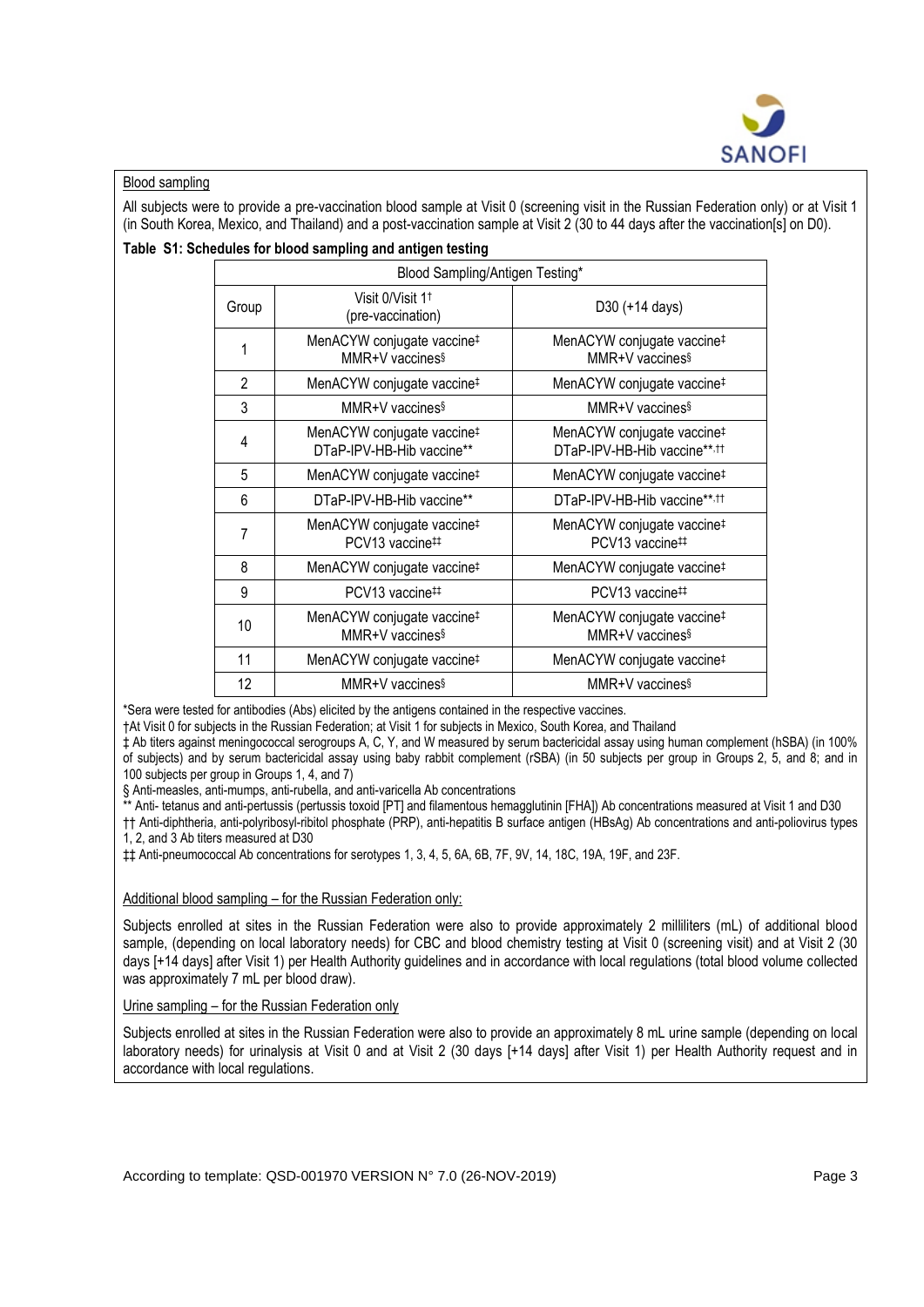

#### Collection of safety data

- All subjects were observed for 30 minutes after vaccination under the supervision of a responsible healthcare professional at each study site and any unsolicited systemic AEs occurring during that time were recorded as immediate unsolicited systemic AEs in the electronic case report form (CRF).
- The subject's parent/guardian was to record information in a diary card about solicited reactions from D0 to D07 after vaccination(s) and unsolicited AEs from D0 to Visit 2. SAEs were to be reported throughout the duration of the trial.
- In addition, the subject's parent/guardian was asked to notify the site immediately about potential SAEs at any time during the trial.
- Staff were to contact subject's parent/quardian by telephone on D08 (+2 days) to identify the occurrence of any SAE not yet reported and to remind them to complete the diary card up to Visit 2 and to bring it back at Visit 2.
- The completed diary card was to be reviewed with the subject's parent/guardian at Visit 2.

### For the Russian Federation only:

Any clinically significant abnormal results of CBC, blood chemistry, urinalysis, or neurological examination (according to Investigator judgment) were to be reported as medical history (for Visit 0 results) or as AEs (for Visit 2 results). All laboratory tests were to be sampled and analyzed locally. Results of lab tests were to be assessed by the Investigator. The laboratory values for CBC, blood chemistry, and urinalysis, and results of neurological examinations were only to be collected in the CRF if they were clinically significant.

Laboratory tests were to be considered clinically significant in the following circumstances:

- Symptomatic
- Requiring corrective treatment or additional consultation by relevant specialist
- Leading to study vaccine discontinuation or postponing vaccination
- Meet SAE criteria

| Number of subjects:                   | Planned: 1200        |  |
|---------------------------------------|----------------------|--|
|                                       | Randomized: 1183     |  |
|                                       | Vaccinated: 1177     |  |
| Evaluated:                            |                      |  |
|                                       | Immunogenicity: 1156 |  |
|                                       | Safety: 1177         |  |
| Diagnosis and criteria for inclusion: |                      |  |
|                                       |                      |  |

A potential subject had to meet all of the following criteria to be considered for study enrollment:

1) For South Korea: Korean males and females aged 12 to 23 months on the day of the 1st study visit

For Mexico: Males and females aged 12 to 23 months on the day of the 1st study visit

 For the Russian Federation: Males and females aged 12 to 14 months or 16 to 23 months on the day of the 1st study visit (eligible for enrollment to Group 8) or 15 to 23 months on the day of the 1st study visit (eligible for enrollment to Group 7 or 9)

For Thailand: Thai males and females aged 12 to 23 months on the day of the 1st study visit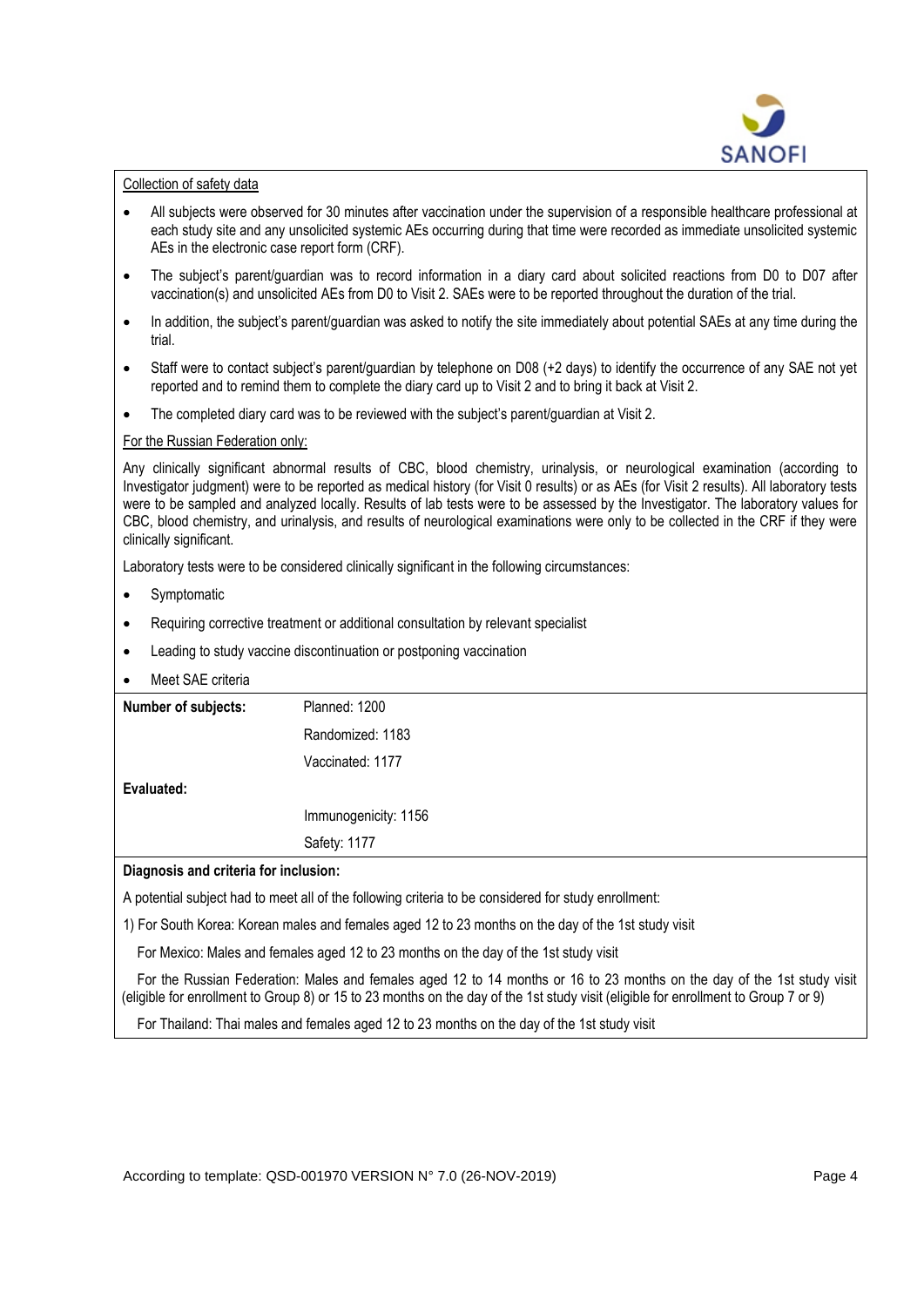

2) Subject had received all recommended standard of care vaccinations according to his/her age as per local regulations.\*

 For the Russian Federation only, subjects aged 15 to 23 months on the day of the 1st study visit (eligible for enrollment to Group 7 or 9) must not have received the 3rd PCV13 vaccination corresponding to his or her age as per the country's NIP. The 2nd dose of PCV13 must have been administered at least 4 weeks before the 3rd dose of PCV13 is administered in the study.

For South Korea, subjects must not have received the MMR or V vaccination corresponding to his or her age at inclusion.

For Mexico, subjects must not have received the DTaP-IPV-HB-Hib vaccination corresponding to his or her age at inclusion.

For Thailand, subjects must not have received the any dose of MMR or V vaccination.

3) Informed consent form (ICF) has been signed and dated by the parent(s) or guardian if allowed by local regulations (and by independent witnesses if required by local requlations)<sup>†</sup>

4) Subject and parent/guardian are able to attend all scheduled visits and to comply with all trial procedures

\*Subjects must have received the total number of doses expected for each vaccine recommended for his/her age in the respective NIPs, but inclusion of subjects with variations in the vaccine administration timeframes is considered acceptable if the total number of doses for the corresponding vaccines have been completed (eg, in Mexico, 3 infant doses of the pentavalent vaccine must have been administered but the 4th dose due in the 2nd year of life should not have been administered for subjects to be included in the trial). For the Russian Federation only, subjects that have not received a seasonal flu vaccination from 6 months of age according to the Russian NIP are still eligible to participate in this study. For Thailand only, subjects who may have received a vaccine ahead of the schedule can still be included in the study provided the 1st doses of MMR and V vaccines have not been administered prior to inclusion.

† In the Russian Federation, as per local regulations, only the subject's parent(s) are entitled to sign an ICF. A child under the responsibility of a guardian will not be included in the study.

#### **Study treatments**

**Study product 1: MenACYW conjugate vaccine:** Meningococcal PS (Serogroups A, C, Y, and W) Tetanus Toxoid Conjugate Vaccine (Sanofi Pasteur Inc., Swiftwater, PA, USA)

Form: Liquid solution

Composition:

Each 0.5 mL dose of MenACYW conjugate vaccine was formulated in sodium acetate buffered saline solution to contain the following ingredients:

Meningococcal capsular polysaccharides:

Route of administration: Intramuscular (IM)

**Study product 2: M-M-R® II (MMR):** Measles, Mumps, and Rubella Virus Vaccine Live (Merck & Co., Inc., Whitehouse Station, NJ, USA); (licensed in South Korea and Thailand)

Form: Solution for injection supplied as lyophilized vaccine and diluent for reconstitution

Composition:

Each 0.5 mL dose of reconstituted vaccine was formulated to contain the following components:

Measles virus: not less than 1000 tissue culture infectious doses (TCID50)

Mumps virus: not less than 12 500 TCID50

According to template: QSD-001970 VERSION N° 7.0 (26-NOV-2019) Page 5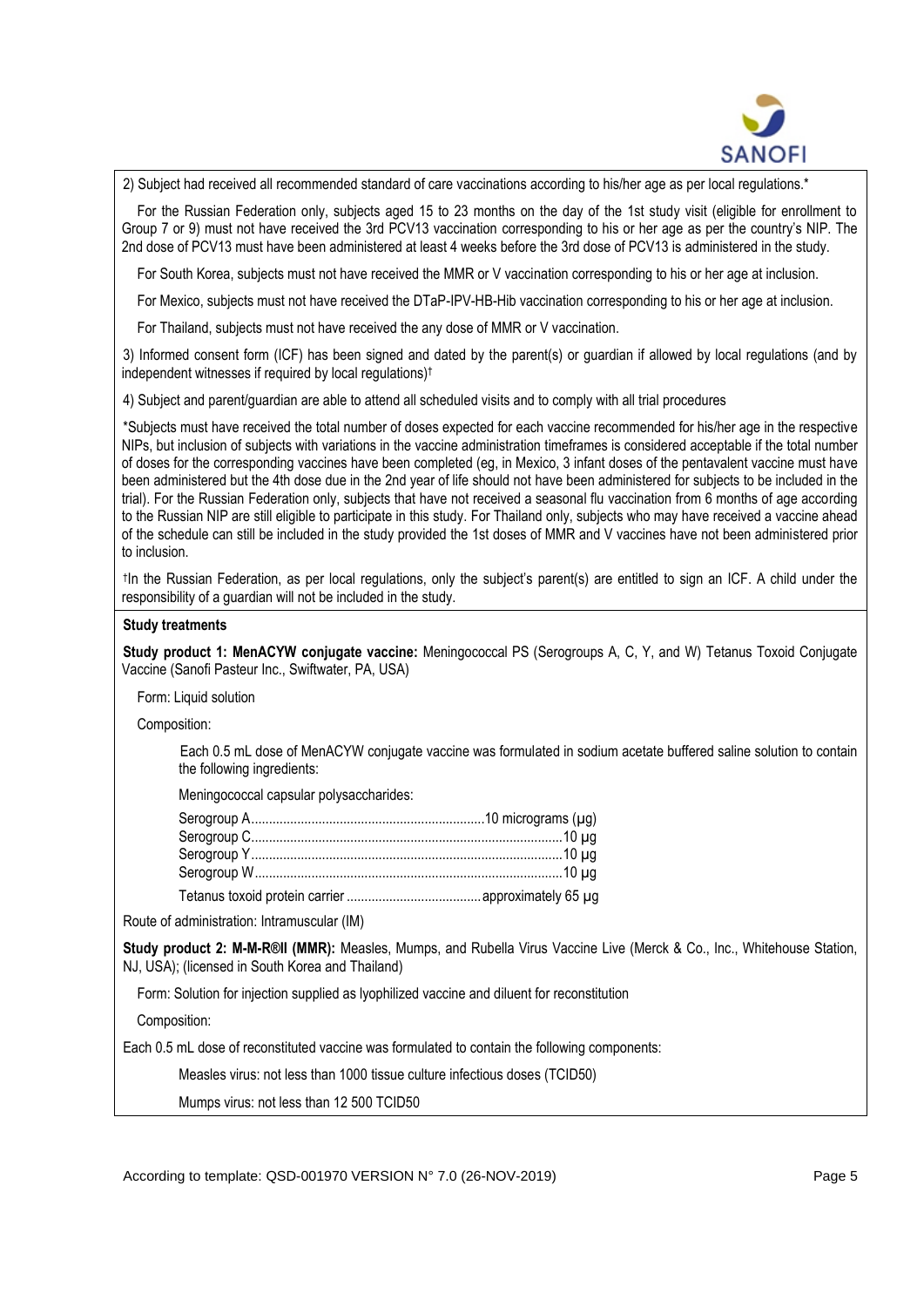

#### Rubella virus: not less than 1000 TCID50

Each 0.5 mL dose was also formulated to contain the following inactive ingredients: sorbitol (14.5 milligrams [mg]), sodium phosphate, sucrose (1.9 mg), sodium chloride, hydrolyzed gelatin (14.5 mg), recombinant human albumin (≤ 0.3 mg), fetal bovine serum (< 1 part per million [ppm]), other buffer and media ingredients, and approximately 25 µg of neomycin. The product contained no preservative.

Route of administration: Subcutaneous (SC)

**Study product 3: VARIVAX® (V)**: Varicella Virus Vaccine Live (Merck, Sharp & Dohme, Haarlem, The Netherlands); (licensed in South Korea and Thailand)

Form: Suspension for injection supplied as lyophilized vaccine to be reconstituted using the accompanying sterile diluent

Composition:

Each 0.5 mL dose of vaccine was formulated to contain a minimum of 1350 plaque-forming units (PFU) of Oka/Merck varicella virus.

Each 0.5 mL dose also contained approximately 25 mg of sucrose, 12.5 mg hydrolyzed gelatin,3.2 mg of sodium chloride, 0.5 mg of monosodium L-glutamate, 0.45 mg of sodium phosphate dibasic, 0.08 mg of potassium phosphate monobasic, and 0.08 mg of potassium chloride. The product also contained residual components of Medical Research Council cell strain 5 (MRC-5) cells including deoxyribonucleic acid (DNA) and protein and trace quantities of sodium phosphate monobasic, ethylenediamine tetraacetic acid (EDTA), neomycin, and fetal bovine serum. The product contained no preservative.

Route of administration: SC

**Study product 4: Hexaxim® (DTaP-IPV-HB-Hib):** Diphtheria, tetanus, pertussis (acellular, component), hepatitis B (recombinant deoxyribonucleic acid [rDNA]), poliomyelitis (inactivated), and *Haemophilus influenzae* type b conjugate vaccine (adsorbed); (Sanofi Pasteur SA, Marcy l'Etoile, France); (licensed in Mexico as Hexacima)

Form: Suspension for injection

Composition:

Each 0.5 mL dose was formulated to contain the following components:

| Bordetella pertussis antigens: |  |
|--------------------------------|--|
|                                |  |
|                                |  |
| Poliovirus (Inactivated):      |  |
|                                |  |
|                                |  |
|                                |  |
|                                |  |
|                                |  |
|                                |  |
|                                |  |

The vaccine also contained the excipients: disodium hydrogen phosphate, potassium dihydrogen phosphate, trometamol, saccharose, essential amino acids including L-phenylalanine, water for injections. The vaccine may have contained traces of glutaraldehyde, formaldehyde, neomycin, streptomycin, and polymyxin B, which were used during the manufacturing process.

Route of administration: IM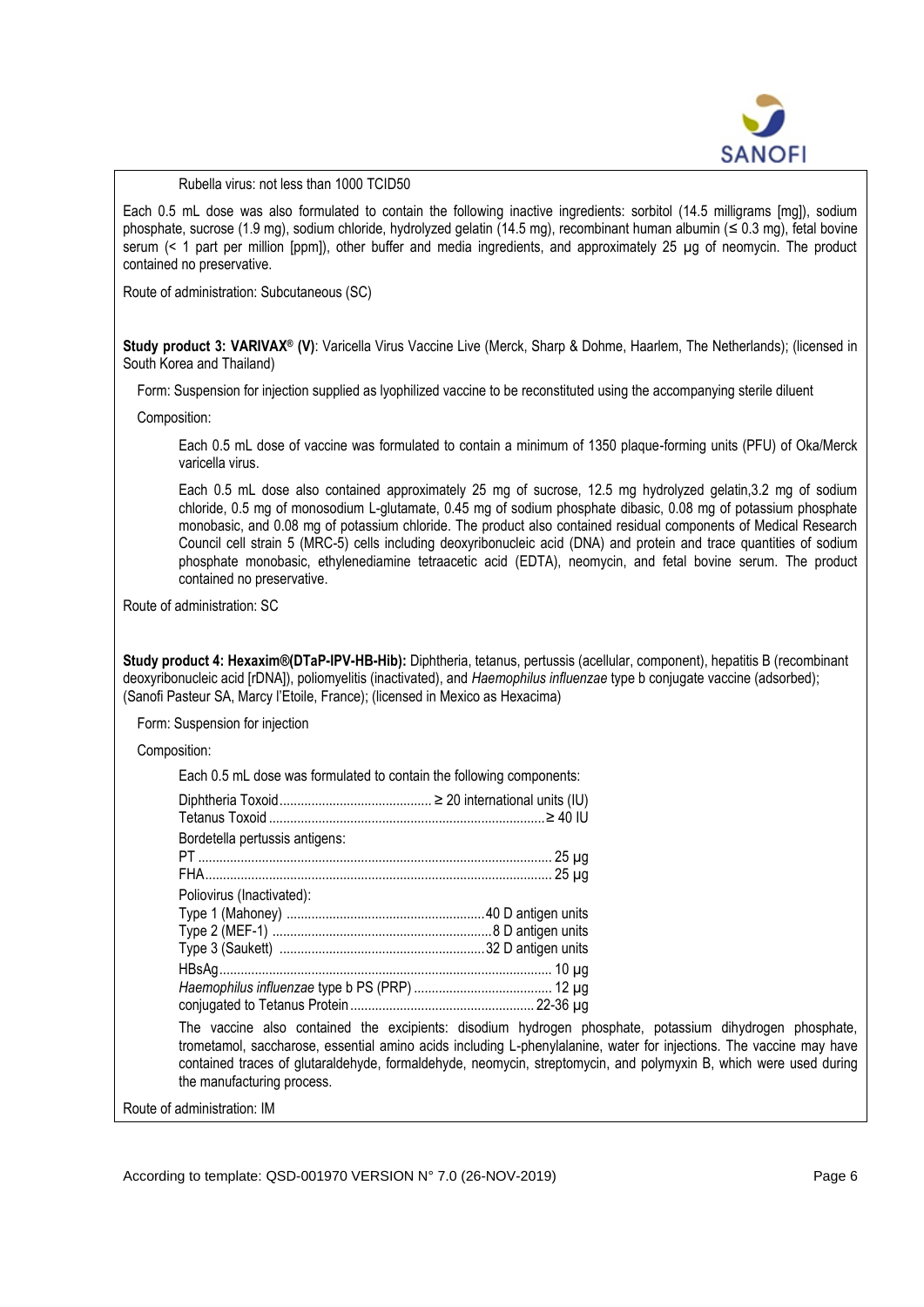

**Study product 5: Prevenar 13® (PCV13):** Pneumococcal 13-valent Conjugate Vaccine (Diphtheria CRM197 Protein) (Pfizer Ireland Pharmaceuticals, Ireland) (licensed in the Russian Federation)

Form: Suspension for IM injection

Composition:

Each 0.5 mL vaccine dose was formulated to contain approximately 2.2 ug of each of Streptococcus pneumoniae serotypes 1, 3, 4, 5, 6A, 7F, 9V, 14, 18C, 19A, 19F, and 23F saccharides, 4.4 µg of 6B saccharides; 34 µg CRM197 carrier protein, 100  $\mu$ g polysorbate 80, 295  $\mu$ g succinate buffer, and 125  $\mu$ g aluminum as aluminum phosphate adiuvant.

### Route of administration: IM

**Duration of participation:** The duration of each subject's participation in the study was approximately 30 to 44 days.

### **Criteria for evaluation:**

### **Primary endpoint:**

Ab titers against meningococcal serogroups A, C, Y, and W measured by hSBA for Groups 1, 2, 4, 5, 7, 8, 10, and 11 at Visit 0 (for subjects in the Russian Federation) or Visit 1 (for subjects in Mexico, South Korea, or Thailand) (before vaccination[s]) and 30 days (+14 days) after vaccination(s) (all subjects).

## **Secondary endpoints:**

- Abs to the antigens contained in MMR vaccine measured before and 30 days (+14 days) after vaccination with MMR vaccine for Groups 1, 3, 10, and 12
- Anti-varicella Ab concentrations measured before and 30 days (+14 days) after vaccination with V vaccine for Groups 1, 3, 10, and 12
- Abs to the tetanus and acellular pertussis antigens (PT and FHA) contained in DTaP-IPV-HB-Hib vaccine measured before and 30 days (+14 days) after vaccination with DTaP-IPV-HB-Hib vaccine for Groups 4 and 6
- Abs to the diphtheria, inactivated polio, hepatitis B, and *Haemophilus influenzae* antigens contained in DTaP-IPV-HB-Hib vaccine measured 30 days (+14 days) after vaccination with DTaP-IPV-HB-Hib vaccine for Groups 4 and 6
- Anti-pneumococcal Ab concentrations for serotypes 1, 3, 4, 5, 6A, 6B, 7F, 9V, 14, 18C, 19A, 19F, and 23F measured before and 30 days (+14 days) after vaccination with PCV13 vaccine for Groups 7 and 9

## **Statistical methods:**

All analyses were descriptive. No hypotheses were tested. All immunogenicity analyses were performed on the Per-Protocol Analysis Set (PPAS). Additional immunogenicity analyses were performed for exploratory purposes on the Full Analysis Set (FAS) according to randomization group. All safety analyses were performed on the Safety Analysis Set (SafAS).

## **Immunogenicity**

Descriptive statistics were provided for the Ab titers against meningococcal serogroups contained in MenACYW conjugate vaccine and for the antigens contained in the licensed vaccines. In general, categorical variables were summarized and presented by frequency counts, percentages, and CIs. The 95% CIs of point estimates were calculated using the normal approximation for quantitative data and the exact binomial distribution (Clopper-Pearson method) for percentages.

For GMTs or geometric mean concentrations (GMCs), 95% CIs of point estimates were calculated using normal approximation assuming they are log-normally distributed.

#### For the Primary Objective:

The blood collection and Ab testing schedule are presented in Table S1.

The immunogenicity descriptive analyses at least included the following: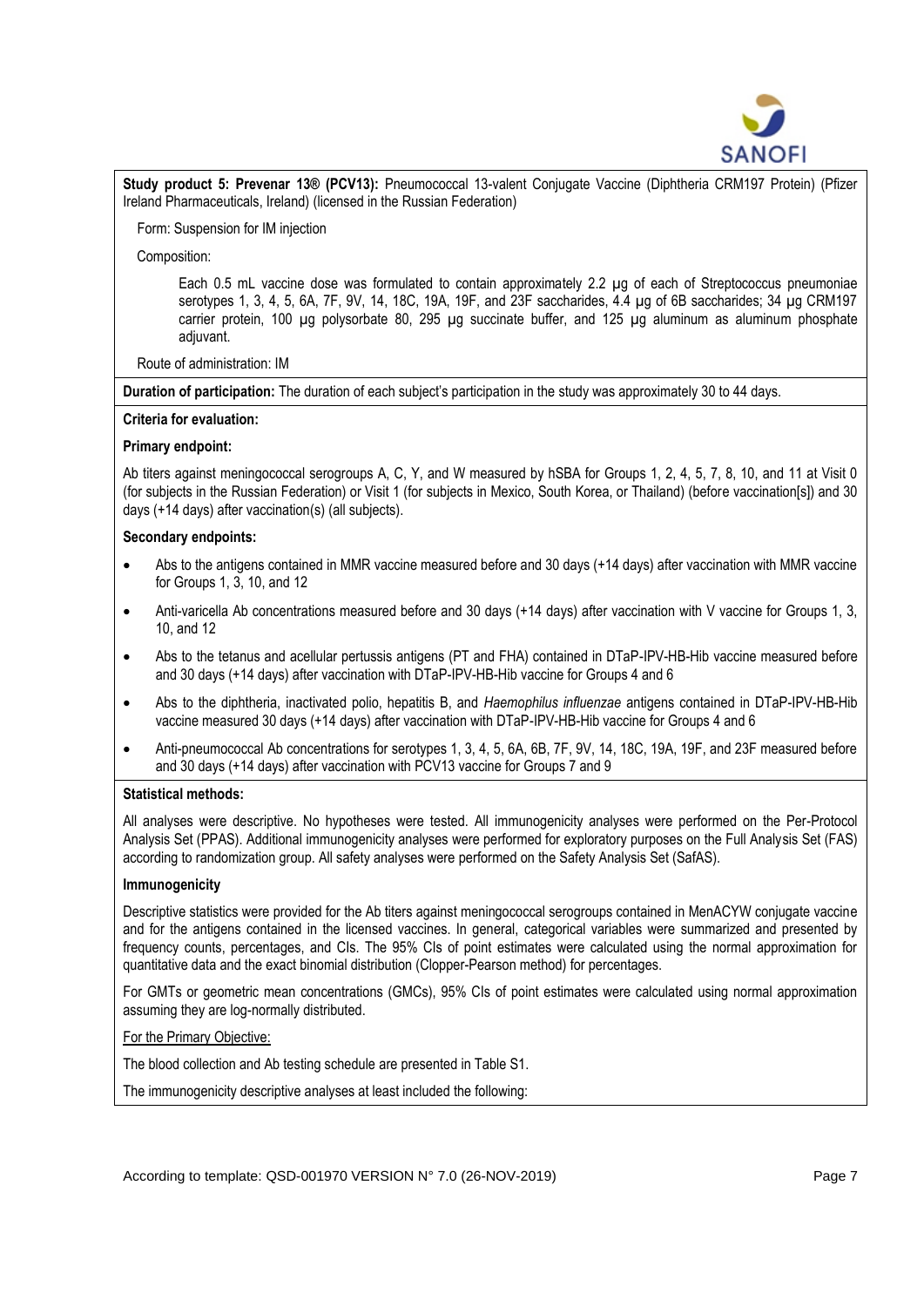

Ab titers against meningococcal serogroups A, C, Y, and W measured by hSBA before and 30 days after vaccination with MenACYW conjugate vaccine:

- GMT and 95% CI
- Titer distribution and RCDCs
- Percentage of subjects with titer ≥ 1:4 and ≥ 1:8 and 95% CI
- Percentage of subjects with titer ≥ 4-fold rise from pre-vaccination to post-vaccination, and 95% CI
- Percentage of subjects with hSBA vaccine seroresponse\*

\* hSBA vaccine seroresponse for serogroups A, C, Y, and W was defined as:

- For a subject with a pre-vaccination titer < 1:8, the post-vaccination titer had to be  $\geq 1:16$ .
- For a subject with a pre-vaccination titer  $\geq 1.8$ , the post-vaccination titer had to be at least 4-fold greater than the prevaccination titer.

## For the Secondary Objective:

The analyses on the concomitant vaccines included GMTs and titer distribution or GMCs, and RCDCs, as well as percentage of subjects with:

- Abs to the antigens contained in MMR vaccine measured before and 30 days after vaccination with MMR vaccine:
	- Anti-measles Ab concentrations ≥ 255 mIU/mL
	- Anti-mumps Ab concentrations ≥ 10 Mumps Ab units/mL
	- Anti-rubella Ab concentrations ≥ 10 IU/mL
- Anti-varicella Ab concentrations before and 30 days after vaccination with V vaccine ≥ 5 glycoprotein (gp) enzyme-linked immunosorbent assay [ELISA] Ab units/mL
- Abs to the antigens contained in DTaP-IPV-HB-Hib vaccine measured before and 30 days after vaccination with DTaP-IPV-HB-Hib vaccine:
	- Anti-tetanus Ab concentrations  $\geq 0.01$  and  $0.1$  IU/mL at D0 and  $\geq 0.1$  and 1.0 IU/mL at D30
	- Anti-pertussis (PT and FHA) Ab concentrations and pertussis vaccine response<sup>†</sup>
- Abs to the antigens contained in DTaP-IPV-HB-Hib vaccine measured 30 days after vaccination with DTaP-IPV-HB-Hib vaccine:
	- Anti-diphtheria Ab concentrations  $\geq 0.1$  and 1.0 IU/mL
	- Anti-PRP Ab concentrations  $\geq 0.15$  and 1.0  $\mu$ g/mL
	- Anti-poliovirus types 1, 2, and 3 Ab titers ≥ 1:8
	- Anti-HBsAg Ab concentrations ≥ 10 and 100 milli-international units (mIU)/mL
- Anti-pneumococcal Ab concentrations  $\geq 0.35$   $\mu$ g/mL and 1.0  $\mu$ g/mL and 95% CI for serotypes 1, 3, 4, 5, 6A, 6B, 7F, 9V, 14, 18C, 19A, 19F, and 23F measured before and 30 days after vaccination with PCV13 vaccine

† Pertussis vaccine response:

- If the pre-booster vaccination concentration is  $\leq 4 \times$  lower limit of quantification (LLOQ), then the post-booster vaccination concentration is  $\geq 4$  x the pre-booster concentration;
- If the pre-booster vaccination concentration is ≥ 4 x LLOQ, then the post-booster vaccination concentration is ≥ 2 x the prebooster concentration.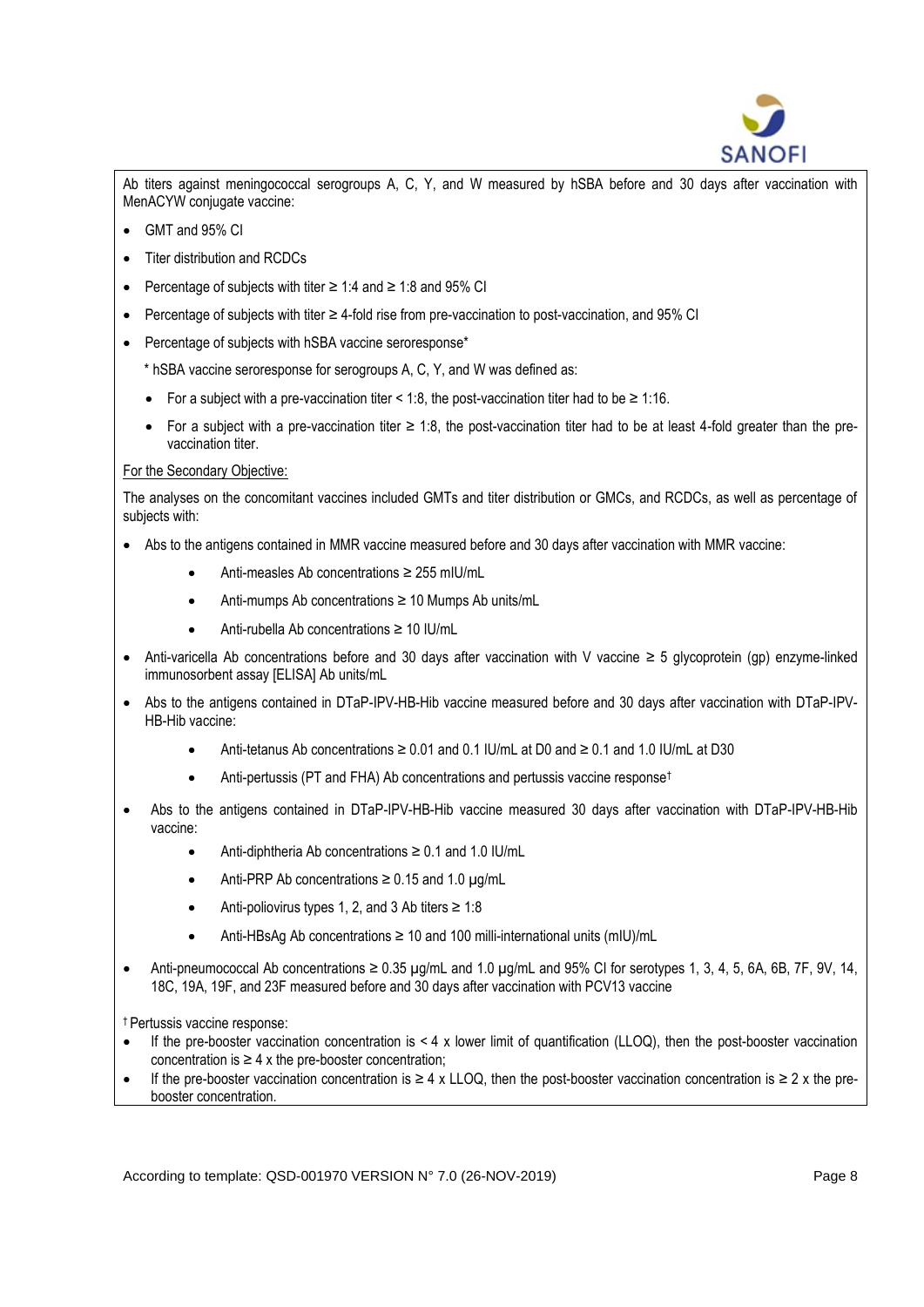

## **Summary:**

# **Population characteristics:**

## Subject Disposition:

A total of 1183 subjects were enrolled in this study and randomly allocated to one of the following groups depending on the country: Group 1 (107 subjects), Group 2 (53 subjects), and Group 3 (53 subjects) in South Korea, Group 4 (200 subjects), Group 5 (100 subjects), and Group 6 (100 subjects) in Mexico, Group 7 (200 subjects), Group 8 (100 subjects), and Group 9 (100 subjects) in the Russian Federation, and Group 10 (86 subjects), Group 11 (42 subjects), and Group 12 (42 subjects) in Thailand.

There were no early terminations due to an SAE (there was a single instance of early termination due to a non-serious AE of gastroenteritis). A total of 1177 (99.5%) subjects received vaccine and all of these subjects received the vaccine as randomized. A total of 1159 (98.0%) subjects completed the trial.

### Demographics:

Among all randomized subjects, there were 633 (53.5%) male subjects and 550 (46.5%) female subjects: the overall ratio of male/female subjects was 1.15. There were more males than females in Groups 1, 2, 4, 5, 6, 7, and 9 (male/female ratio ranging from 1.08 to 1.94). In Groups 3, 8, 10, 11, and 12, the male/female ratio ranged from 0.83 to 0.96.

The mean age ( $\pm$  SD) of the subjects at enrollment was 15.2  $\pm$  2.97 months for all randomized subjects. The mean age ( $\pm$  SD) of the subjects enrolled in South Korea (Groups 1 to 3) and Thailand (Groups 10 to 12) ranged from 12.3  $\pm$  0.96 to 12.8  $\pm$  1.76 months. The mean age  $(\pm$  SD) of the subjects enrolled in Mexico (Groups 4 to 6) and the Russian Federation (Groups 7 to 9) ranged from 16.0  $\pm$  3.10 to 16.8  $\pm$  2.99 months. In South Korea, racial origin and ethnicity were not collected due to local regulation. In Thailand, all the subjects enrolled were Asian. In Mexico, all the subjects enrolled but 1 (Asian) were White. All the subjects enrolled but 2 were Hispanic or Latino. In the Russian Federation, all the subjects enrolled but 7 (Asian) were White.

### **Immunogenicity:**

Primary Objective: Immunogenicity Profile of MenACYW Conjugate Vaccine Administered Alone or Concomitantly with Licensed Pediatric Vaccine(s)

Overall, the immunogenicity profile of MenACYW conjugate vaccine administered alone was comparable to the one of MenACYW conjugate vaccine administered concomitantly with licensed pediatric vaccines (MMR+V, DTaP-IPV-HB-Hib, or PCV13).

The percentages of subjects with hSBA titers ≥ 1:4 and ≥ 1:8 were high and comparable in all the groups for all serogroups (ranging from 93.3% to 100% for hSBA titers ≥ 1:4 and from 83.7% to 100% for hSBA titers ≥ 1:8).

The post-vaccination hSBA GMTs were comparable in all the groups for all serogroups except for the serogroup A. The clinical relevance of the difference in GMTs observed was minimal and corresponding differences were not observed with other immune endpoints.

- The post-vaccination hSBA GMTs were lower when MenACYW conjugate vaccine was administered alone (Group 11) compared to when MenACYW conjugate vaccine was administered concomitantly with MMR+V (Group 10) for the serogroup A: 32.0 vs 58.0, respectively
- The post-vaccination hSBA GMTs were higher when MenACYW conjugate vaccine was administered alone (Group 8) compared to when MenACYW conjugate vaccine was administered concomitantly with PCV13 (Group 7) for the serogroup A: 49.0 vs 24.6, respectively

The percentages of subjects with an hSBA vaccine seroresponse at D30 were comparable in all the groups for all serogroups (ranging from 56.1% to 100%).